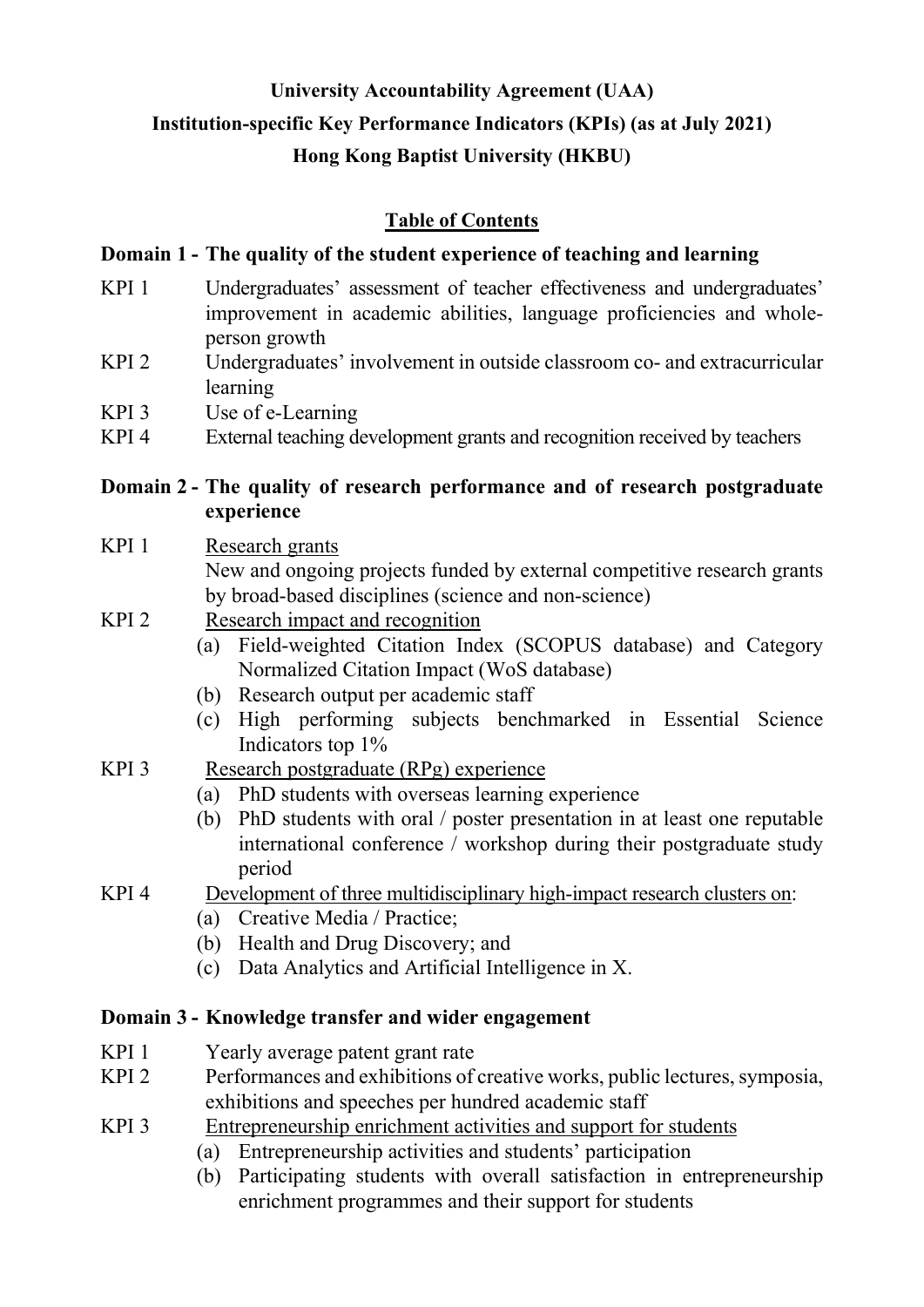## **Table of Contents (Cont'd)**

## **Domain 4 - Enhanced internationalisation**

- KPI 1 Dual degree programmes and courses with international components
- KPI 2 Promotion of integration of non-local students and local students and campus internationalisation
- KPI 3 Diversity of teachers and their international experience
	- (a) Teachers with previous full-time employment in non-local tertiary institutions or in a professional capacity
	- (b) Participation of teachers in overseas conferences / exchange / meetings
- KPI 4 Research collaborations with leading scholars / research teams outside Hong Kong

## **Domain 5 - Financial health and institutional sustainability**

- KPI 1 For self-financed programmes and activities
	- (a) Percentage of their annual turnover to overall turnover
	- (b) Percentage of their annual surplus to their turnover
	- (c) Ratio of their reserves to their annual outgoings
- KPI 2 Percentage of donation to UGC grants (last year and average of last three years)
- KPI 3 Structurally healthy financial position as reflected by the amount of annual surplus after taking out investment return and donation income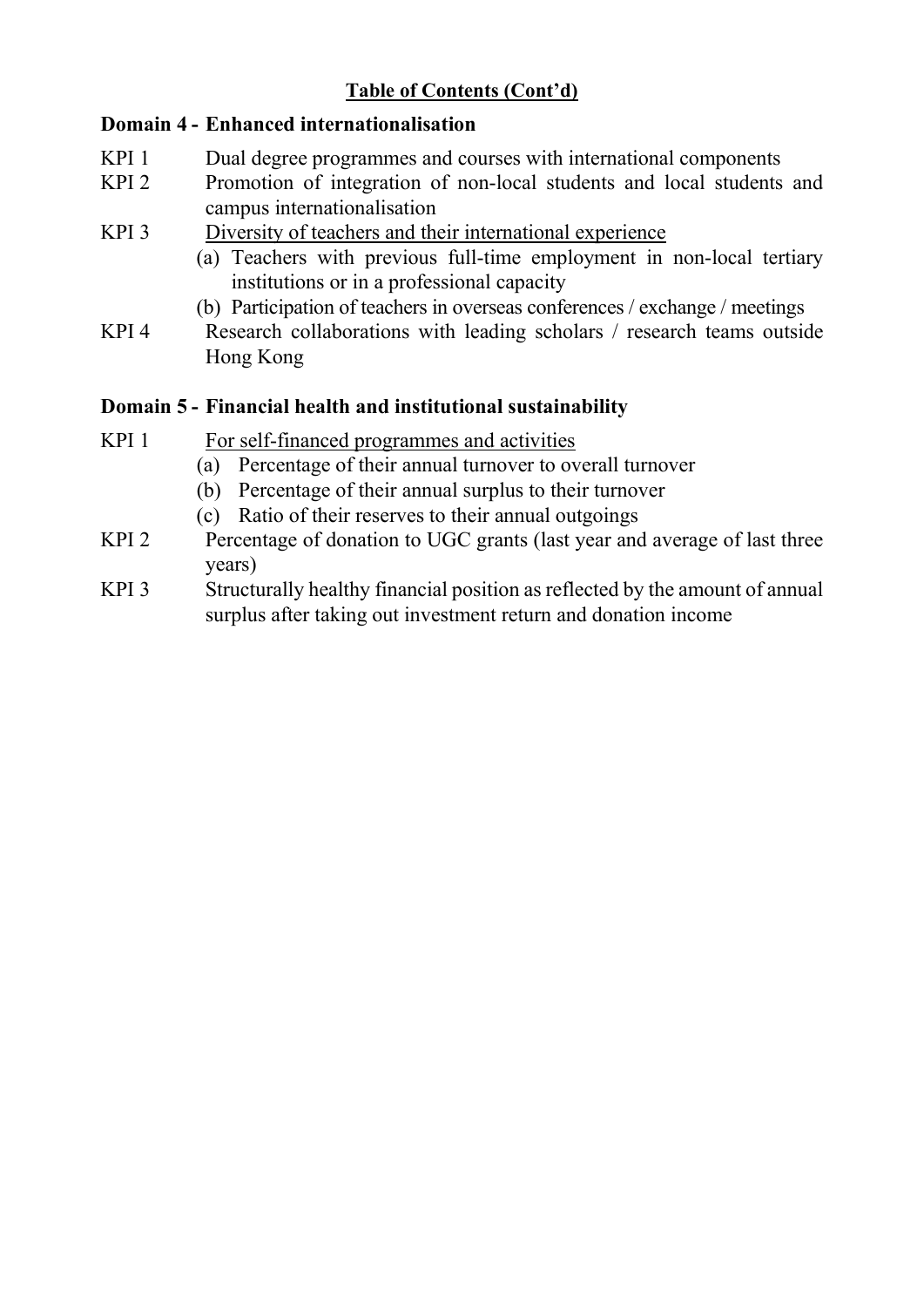# *Activity domain 1: The quality of the student experience of teaching and learning*

| <b>Student outcomes and learning gains</b>                                                                                                                                                                                                         |                                     |                                                   |           |                                                       |           |  |
|----------------------------------------------------------------------------------------------------------------------------------------------------------------------------------------------------------------------------------------------------|-------------------------------------|---------------------------------------------------|-----------|-------------------------------------------------------|-----------|--|
| KPI 1 Undergraduates' assessment of teacher effectiveness and undergraduates' improvement in academic<br>abilities, language proficiencies and whole-person growth                                                                                 |                                     |                                                   |           |                                                       |           |  |
| 1.1a Teacher effectiveness                                                                                                                                                                                                                         |                                     | Academic<br>2017/18<br>2018/19<br>2019/20<br>Year |           |                                                       |           |  |
| University average score on the overall teacher effectiveness in the<br>Course Feedback Questionnaire (on a 5-point scale)                                                                                                                         |                                     |                                                   | 4.38      | 4.38                                                  | 4.33      |  |
| 1.1b Improvement in academic abilities                                                                                                                                                                                                             |                                     | <b>Cohort Year</b>                                | 2014/15   | 2015/16                                               | 2016/17   |  |
| Total average scaled score attained by undergraduate<br>(UG) students in the Educational Testing Service (ETS)                                                                                                                                     |                                     | <b>First Year</b>                                 | 433.8     | 429.0                                                 | 431.3     |  |
| Proficiency Profile (Note 1)<br>(out of a maximum score of 500)                                                                                                                                                                                    |                                     | <b>Final Year</b>                                 | 441.0     | 437.8                                                 | 437.5     |  |
| 1.1c Improvement in language proficiencies                                                                                                                                                                                                         |                                     | Academic<br>Year                                  | 2017/18   | 2018/19                                               | 2019/20   |  |
| Results in Putonghua proficiency test<br>% of students with Third Class A or above in Putonghua Shuiping<br>Ceshi (PSC)<br>(data are based on the results of HKBU students who took the PSC at<br>the HKBU Putonghua Training and Testing Centre.) |                                     |                                                   | 89%       | 93%                                                   | Note 2    |  |
| 1.1d Improvement in whole-person development                                                                                                                                                                                                       |                                     | <b>Cohort Year</b>                                | 2014/15   | 2015/16                                               | 2016/17   |  |
|                                                                                                                                                                                                                                                    | Career                              | First year                                        | 4.02      | 3.90                                                  | 3.98      |  |
|                                                                                                                                                                                                                                                    | preparation                         | Final year                                        | 3.97      | 3.97                                                  | 3.93      |  |
|                                                                                                                                                                                                                                                    | Civic<br>responsibility<br>Cultural | First year                                        | 4.02      | 3.93                                                  | 3.81      |  |
| Average score attained by UG students                                                                                                                                                                                                              |                                     | Final year                                        | 4.03      | 3.85                                                  | $4.29***$ |  |
| in 6 factors of the Whole Person                                                                                                                                                                                                                   |                                     | First year                                        | 4.25      | 4.22                                                  | 4.20      |  |
| Development Inventory (WPDI) used                                                                                                                                                                                                                  | engagement                          | Final year                                        | $4.44***$ | $4.45***$                                             | $4.48***$ |  |
| to demonstrate the longitudinal whole-                                                                                                                                                                                                             | Intellectual                        | First year                                        | 4.39      | 4.25                                                  | 4.28      |  |
| person growth of students by cohorts<br>(Note3)                                                                                                                                                                                                    | capacity                            | Final year                                        | 4.42      | $4.37*$                                               | $4.39*$   |  |
|                                                                                                                                                                                                                                                    | Leadership                          | First year                                        | 4.12      | 3.94                                                  | 3.92      |  |
|                                                                                                                                                                                                                                                    |                                     | Final year                                        | 4.06      | 4.00                                                  | 3.91      |  |
|                                                                                                                                                                                                                                                    | Moral                               | First year                                        | 4.88      | 4.77                                                  | 4.95      |  |
|                                                                                                                                                                                                                                                    | commitment                          | Final year                                        | 4.84      | 4.81                                                  | $5.00*$   |  |
|                                                                                                                                                                                                                                                    |                                     |                                                   |           | Significance level: *p<.05. **p<.01.<br>$***p<.001$ . |           |  |
| Co-curricular engagement                                                                                                                                                                                                                           |                                     |                                                   |           |                                                       |           |  |
| KPI 2 Undergraduates' involvement in outside classroom co- and extracurricular learning                                                                                                                                                            |                                     |                                                   |           |                                                       |           |  |
| 1.2a No. of outside classroom activities                                                                                                                                                                                                           |                                     | Academic<br>Year                                  | 2017/18   | 2018/19                                               | 2019/20   |  |
| No. of outside classroom co- and extracurricular                                                                                                                                                                                                   |                                     | HK                                                | 89.1%     | 83.7%                                                 | 95.4%     |  |
| activities with UG participants                                                                                                                                                                                                                    |                                     | Outside HK                                        | 10.9%     | 16.3%                                                 | 4.5%      |  |
|                                                                                                                                                                                                                                                    |                                     | Total                                             | 1,792     | 1,962                                                 | 1,201     |  |
| 1.2b No. of UG student participants                                                                                                                                                                                                                |                                     | Academic<br>Year                                  | 2017/18   | 2018/19                                               | 2019/20   |  |
| No. of UG student participation in outside classroom co- and<br>85,911<br>73,451<br>extracurricular activities                                                                                                                                     |                                     |                                                   |           |                                                       | 46,775    |  |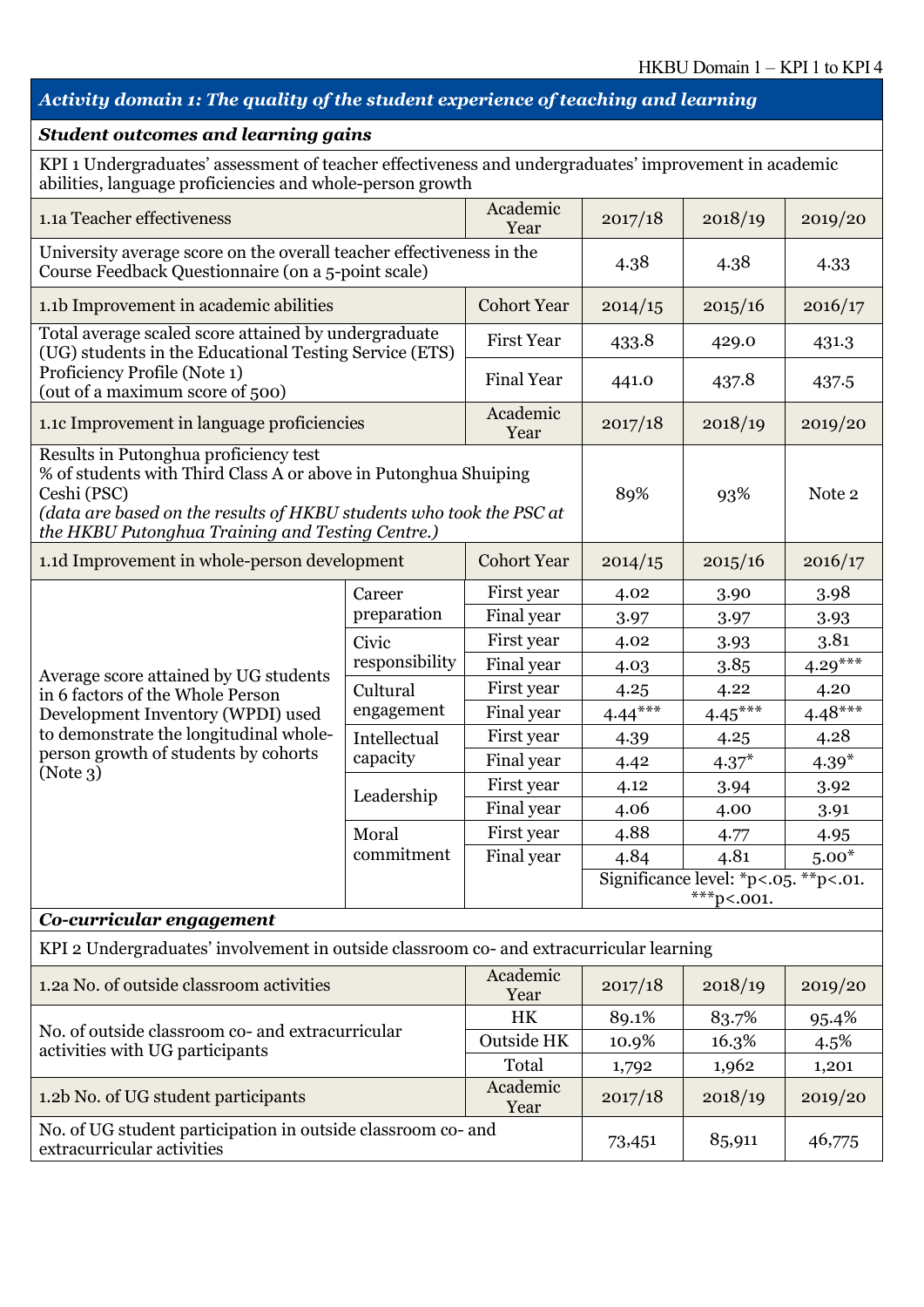| <b>Digital learning resources</b>                                                                                  |                  |                                               |                |         |
|--------------------------------------------------------------------------------------------------------------------|------------------|-----------------------------------------------|----------------|---------|
| KPI 3 Use of e-learning                                                                                            |                  |                                               |                |         |
| 1.3 e-learning platform                                                                                            | Academic<br>Year | 2017/18                                       | 2018/19        | 2019/20 |
| % of courses using e-learning platforms (Note 4)                                                                   |                  | 67%                                           | 63%            | 100%    |
| <b>Teaching quality</b>                                                                                            |                  |                                               |                |         |
| KPI 4 External teaching development grants and recognition received by teachers                                    |                  |                                               |                |         |
| 1.4a External teaching development grants received by<br>teachers                                                  | Academic<br>Year | $2016/17 -$<br>$2012/13 - 2014/15$<br>2018/19 |                |         |
| Total amount of UGC funding received from UGC Funding Scheme for<br><b>Teaching and Learning Related Proposals</b> |                  | \$86.59M                                      | \$255.74M      |         |
| No. of awarded projects with HKBU investigators (both lead and<br>partners)                                        |                  | 14                                            |                | 26      |
| HKBU awarded portion as % of total UGC funding                                                                     |                  | 15.6%                                         |                | 16.3%   |
| 1.4b External recognition in teaching                                                                              | Academic<br>Year | 2017/18                                       | 2018/19        | 2019/20 |
| No. of external recognition in teaching (prize/award/finalist/shortlist)                                           |                  | 15                                            | 8              |         |
| No. of HKBU teachers involved (Note 5)                                                                             |                  | 17                                            | 21             | 26      |
| 1.4c Esteem Measures                                                                                               | Academic<br>Year | 2017/18                                       | 2018/19        | 2019/20 |
| Certified Membership of Association for Learning Technology                                                        |                  | $\overline{2}$                                | $\overline{2}$ |         |
| <b>Advanced HE Fellowship</b>                                                                                      |                  | 5                                             | 12             | 17      |
| Other Professional Fellowship/Membership<br>(data was collected since 2019/20)                                     |                  |                                               |                | 17      |

Note 1: The ETS Proficiency Profile is a US-based standardised test focusing on assessing the reading, writing, critical thinking and mathematical abilities of UG students. The test has been adopted in many North American tertiary institutions. The adoption of ETS is useful in benchmarking HKBU students' achievement with those from North America. The test is administered to students in their Year 1 (at enrolment and prior to commencement of academic studies), Year 2 and Final Year (usually Year 4 except for programmes with longer duration). The main purpose is to allow both the University and the students to monitor their core competence at the time points of baseline, intermediate and exit of an undergraduate degree programme.

Note 2: The Putonghua Shuiping Ceshi (PSC) in 2019/20 was cancelled due to the COVID-19 pandemic.

Note 3: The WPDI is adopted to monitor undergraduates' improvement in whole-person growth. The WPDI is the first psychological assessment tool developed to measure whole development of university students in a Chinese context. The WPDI has 111 items and the factor analysis yielded 15 factors that are grouped into six domains, i.e., intellectual, physical, professional, psychological, social and spiritual development.

Note 4:

1. Two Learning Management Systems (LMS), Moodle and Blackboard, were used before 2017/18. Starting from 2017/18, Moodle has been adopted as a single LMS in the University.

2. In addition to Moodle and Blackboard, other e-learning platforms include Google Classroom, Panopto, Kahoot, U Reply, Echo360, FutureLearn and so on.

3. Courses at undergraduate and postgraduate levels are included.

4. The number of courses does not include the use of Qualtrics.

Note 5: The number of HKBU teachers involved is counted per recognition. The same teacher may be counted more than once if he/she is involved in more than one recognition.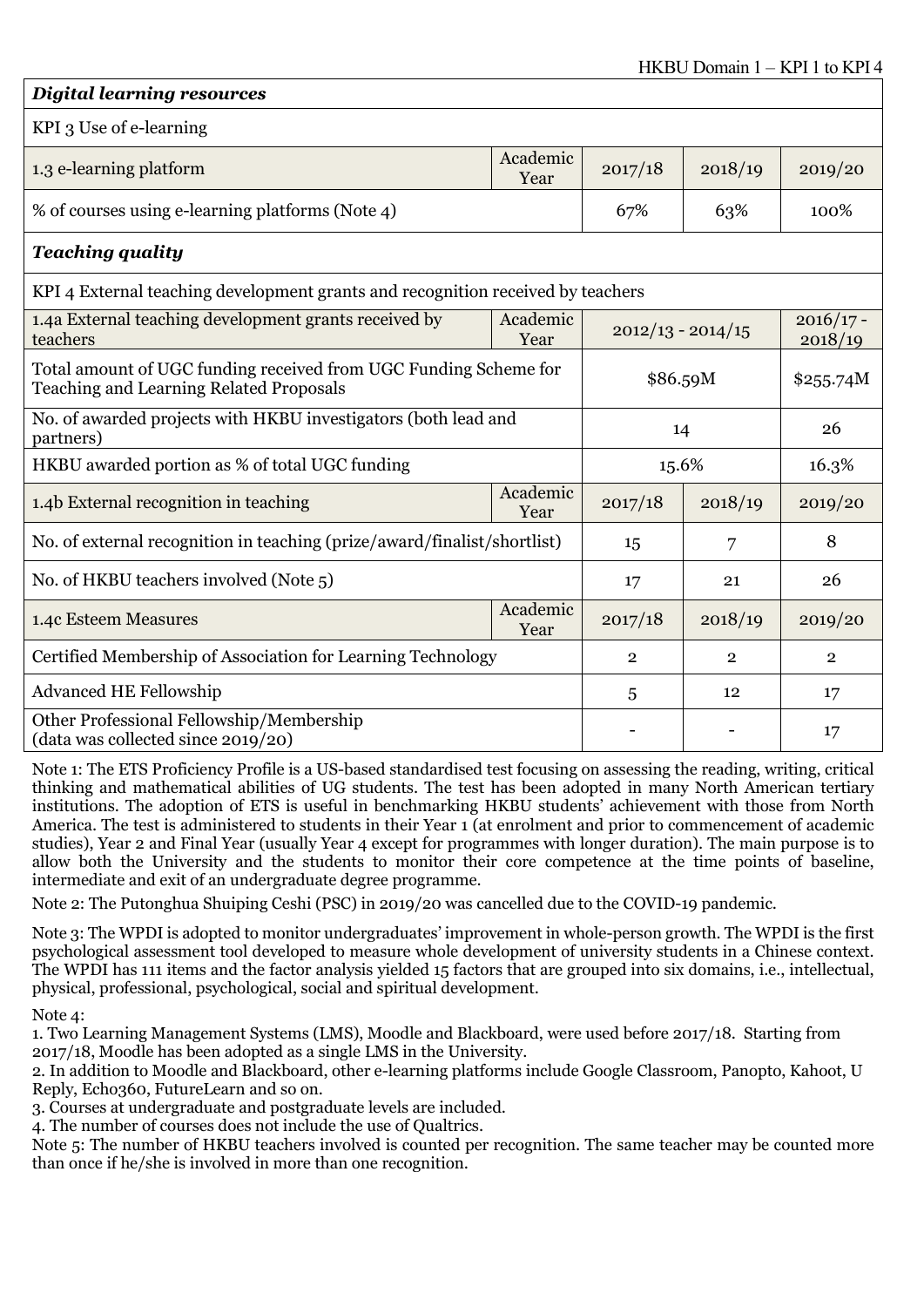#### HKBU Domain 2 – KPI 1 to KPI 3

#### *Activity domain 2: The quality of research performance and of research postgraduate experience*

#### *Research projects and income*

| Research projects and income                                                                                                                                                                                                                                                                            |                  |                                               |                            |         |  |
|---------------------------------------------------------------------------------------------------------------------------------------------------------------------------------------------------------------------------------------------------------------------------------------------------------|------------------|-----------------------------------------------|----------------------------|---------|--|
| KPI 1 Research grants                                                                                                                                                                                                                                                                                   |                  |                                               |                            |         |  |
| New and ongoing projects                                                                                                                                                                                                                                                                                | Academic<br>Year | 2017/18                                       | 2018/19                    | 2019/20 |  |
| New and ongoing projects funded by external<br>competitive research grants by broad-based                                                                                                                                                                                                               | Science          | 412                                           | 372                        | 424     |  |
| disciplines (science and non-science)                                                                                                                                                                                                                                                                   | Non-science      | 250                                           | 256                        | 245     |  |
| <b>Research output quality</b>                                                                                                                                                                                                                                                                          |                  |                                               |                            |         |  |
| KPI 2 Research impact and recognition                                                                                                                                                                                                                                                                   |                  |                                               |                            |         |  |
| 2.2a Field-weighted Citation Index (SCOPUS<br>database) and Category Normalized Citation Impact<br>(WoS database) (Note 1)                                                                                                                                                                              | Academic<br>Year | 2017/18                                       | 2018/19                    | 2019/20 |  |
| The Field-weighted Citation Impact (FWCI) (SCOPUS)                                                                                                                                                                                                                                                      |                  | 1.46                                          | 1.48                       | 1.26    |  |
| The Category Normalized Citation Impact (CNCI) (Web of Science)                                                                                                                                                                                                                                         |                  | 1.35<br>1.37                                  |                            | 1.44    |  |
| 2.2b Research output per academic staff (Note 2)                                                                                                                                                                                                                                                        |                  | $2014/15 -$<br>$2017/18 - 2019/20$<br>2016/17 |                            |         |  |
| No. of all research output                                                                                                                                                                                                                                                                              |                  | 3,776                                         | 3,391                      |         |  |
| No. of research output per academic staff                                                                                                                                                                                                                                                               |                  | 9.12                                          | 8.23                       |         |  |
| 2.2c High performing subjects benchmarked in Essential Science<br>Indicators (ESI) top 1% (Note 3)                                                                                                                                                                                                      |                  | as of November 2020, covering about           | 10 years from 2009 to 2019 |         |  |
| No. of subjects                                                                                                                                                                                                                                                                                         |                  |                                               | 16                         |         |  |
| Research postgraduate (RPg) experience                                                                                                                                                                                                                                                                  |                  |                                               |                            |         |  |
| KPI 3 Research postgraduate (RPg) experience (*PhD students at completion)                                                                                                                                                                                                                              |                  |                                               |                            |         |  |
| 2.3a PhD students with overseas learning experience                                                                                                                                                                                                                                                     | Academic<br>Year | 2017/18                                       | 2018/19                    | 2019/20 |  |
| % of PhD students with overseas research experience                                                                                                                                                                                                                                                     |                  | 83.8%                                         | 89.1%                      | 80.0%   |  |
| $\mathbf{1} \mathbf{p}$ and $\mathbf{p}$ and $\mathbf{p}$ and $\mathbf{p}$ and $\mathbf{p}$ and $\mathbf{p}$ and $\mathbf{p}$ and $\mathbf{p}$ and $\mathbf{p}$ and $\mathbf{p}$ and $\mathbf{p}$ and $\mathbf{p}$ and $\mathbf{p}$ and $\mathbf{p}$ and $\mathbf{p}$ and $\mathbf{p}$ and $\mathbf{p}$ |                  |                                               |                            |         |  |

2.3b PhD students with oral / poster presentation in at least one reputable international conference / workshop during their postgraduate study period Academic Year 2017/18 2018/19 2019/20 % of PhD students with overseas oral/poster presentation  $\begin{array}{|l} | & 47.5\% \\ | & 65.2\% \\ \end{array}$  77.5%

Note 1: The Field-weighted Citation Impact (FWCI) and the Category Normalized Citation Impact (CNCI) are indicators of impact. Their derivations are based on citations while taking into account the difference in publication and citations patterns among subjects. A value of 1 represents performance at par with the global average. Values higher than 1 are considered above average and values below 1 are considered below average. FWCI's calculation is based on the SCOPUS database and CNCI, the Web of Science database. The two indicators, however, should not be compared directly as the formulations are different.

FWCI reported here includes these Scopus publication types: article, conference paper, book, book chapter, and review. Self-citations are excluded.

CNCI reported here includes these WoS publication types: article, proceedings paper, book, book chapter, and review.

Note 2:

1. Data are based on the annual Common Data Collection Format (CDCF) research output reported to the UGC.

The 2017/18 data are revised to include recent updates after CDCF submission to the UGC.

2. Academic staff refer to staff grades of Professor, Associate Professor, Assistant Professor and Research Assistant Professor.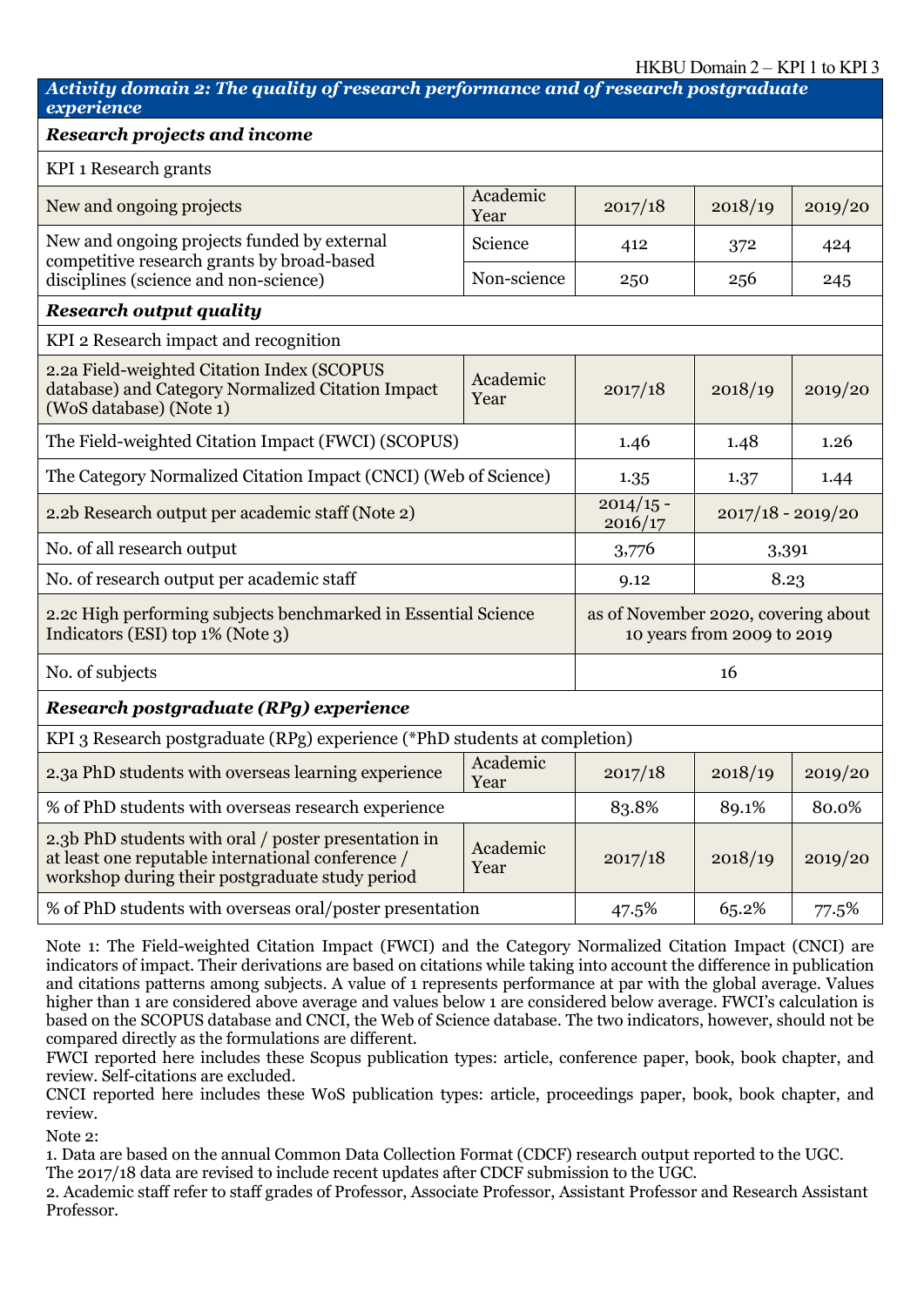#### HKBU Domain 2 – KPI 1 to KPI 3

Note 3: Built on the foundation of Web of Science with science trend statistics drawn from more than 12 million articles in more than 12,000 journals from around the world, the ESI database provides a tool to analyse and benchmark research performance. There are 22 specific fields of research classified in ESI database. Publication types included are: article, proceedings paper, book, book chapter, and review.

#### **HKBU subjects benchmarked in ESI top 1%**

Agricultural Sciences Biology & Biochemistry **Chemistry** Clinical Medicine Computer Science Economics & Business Engineering Environment/Ecology Materials Science Mathematics Molecular Biology & Genetics Pharmacology & Toxicology Physics Plant & Animal Science Psychiatry/Psychology Social Sciences, general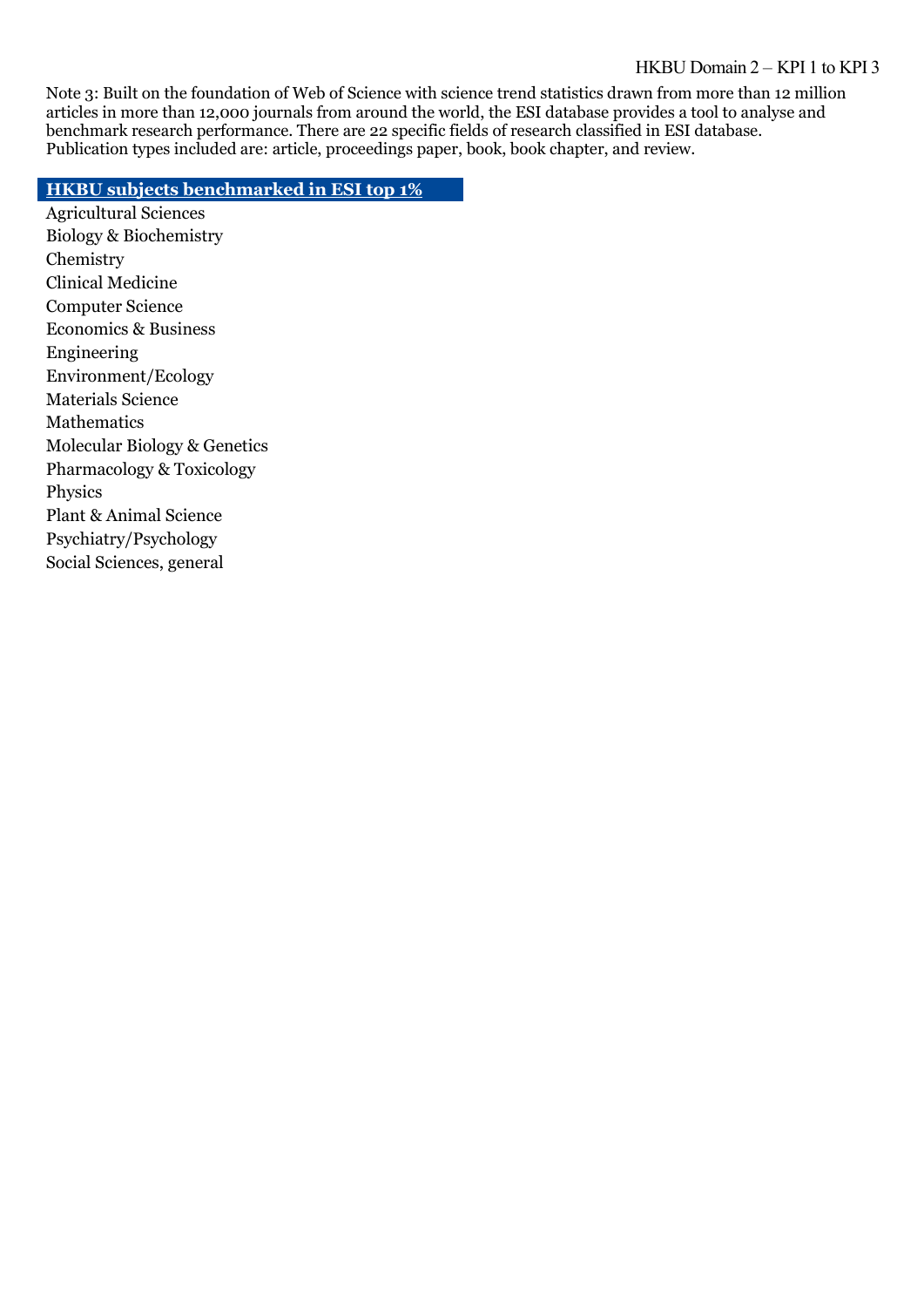#### *Activity domain 2: The quality of research performance and of research postgraduate experience (cont'd)*

#### *Strategic research clusters*

KPI 4 Development of three multidisciplinary high-impact research clusters on:

(a) Creative Media / Practice;

(b) Health and Drug Discovery; and

(c) Data Analytics and Artificial Intelligence in X (where X denotes applications such as Data-Journalism, Data-healthcare, and Data-literature).

2.4a Descriptive profiles of the three multidisciplinary high-impact research clusters

#### **(i) The Research Cluster "Creative Media and Practice" (CMP)**

Aims to invent the future of visual arts, music, screen arts and storytelling and to explore how art and culture can transform society in substantial and positive ways. It exemplifies HKBU's commitment to create the best conditions for generating ground-breaking research, transmitting new knowledge through teaching, and translating research findings into practical use for the society through knowledge transfer. The research findings will be widely shared and disseminated through publications, performances, installations, exhibitions, films and documentary screenings, and educational programmes.

### **(ii) The Research Cluster "Health and Drug Discovery" (HDD)**

The main theme of "The HDD Chinese Medicine-inspired Translational Research" addresses the grand challenges of aging diseases from a global perspective. It incorporates frontier sciences in the therapeutic wisdom of Chinese medicine for treatment, prevention, and recovery of neurodegenerative and joint-bone diseases through three defined research themes: (a) technological advancement, (b) disease modelling, and (c) healthy active living. A multidisciplinary approach using integrated analysis in phenomics, chemical biology, and therapeutics is breaking new ground.

### **(iii) The Research Cluster "Data Analytics and Artificial Intelligence" (DAAI)**

Aims to solve high-impact real-world problems in domains such as data-journalism, data-healthcare, dataliterature and digital humanities using robust, safe and advanced artificial intelligence algorithms. The Cluster conducts high-impact interdisciplinary research, and focuses on three themes, namely Chinese medicine and healthcare, social communications and digital media, and geoinformatics and environment.

Taking three strategic Research Clusters as a robust foundation, the University has built six interdisciplinary laboratories in April 2020, to empower cross-faculty research along the directions of three clusters. With this cross-faculty research structure, we aim to radically break the disciplinary boundaries and bridge a close engagement among multiple disciplines such as science, arts, and social sciences, which promises the researchers to discover new solutions and produce new knowledge for cutting-edge research issues to benefit the community.

The Labs are named: (A) Augmented Creativity Lab, (B) Computational Medicine Lab, (C) System Health Lab, (D) Smart Society Lab, (E) Data Economy Lab, and (F) Ethical and Theoretical AI Lab. Each lab aims to be a world class research hub for vibrant intellectual interactions where researchers and collaborators can explore and discover novel solutions for grand challenges in the following objectives:

A. **Augmented Creativity Laboratory**: The Lab is well poised to offer a powerful interdisciplinary framework to describe the fluid complexity of human and AI creativity, and it aims to design and invent a model that can expand creative opportunities for broad and meaningful social impact and engagements.

B. **Computational Medicine Laboratory**: The Lab aims to build up a comprehensive and profound Chinese medicine data assets par excellence, and become the world's second-to-none authoritative knowledge base on traditional Chinese medicine based modern therapeutics and new drug discovery.

C. **System Health Laboratory**: This cross-disciplinary research platform aims to push the research envelope with world-class research achievement in the areas of public health and system medicine, etc.

D. **Smart Society Laboratory**: The Lab devotes itself to be "The Greater Bay Area Intelligent Society", by uniting the research strength from our Faculty of Social Sciences, Faculty of Science (specifically Department of Computer Science, and Department of Mathematics), and School of Business with focused themes including the future environment and sustainability, social form and legal system with numerous human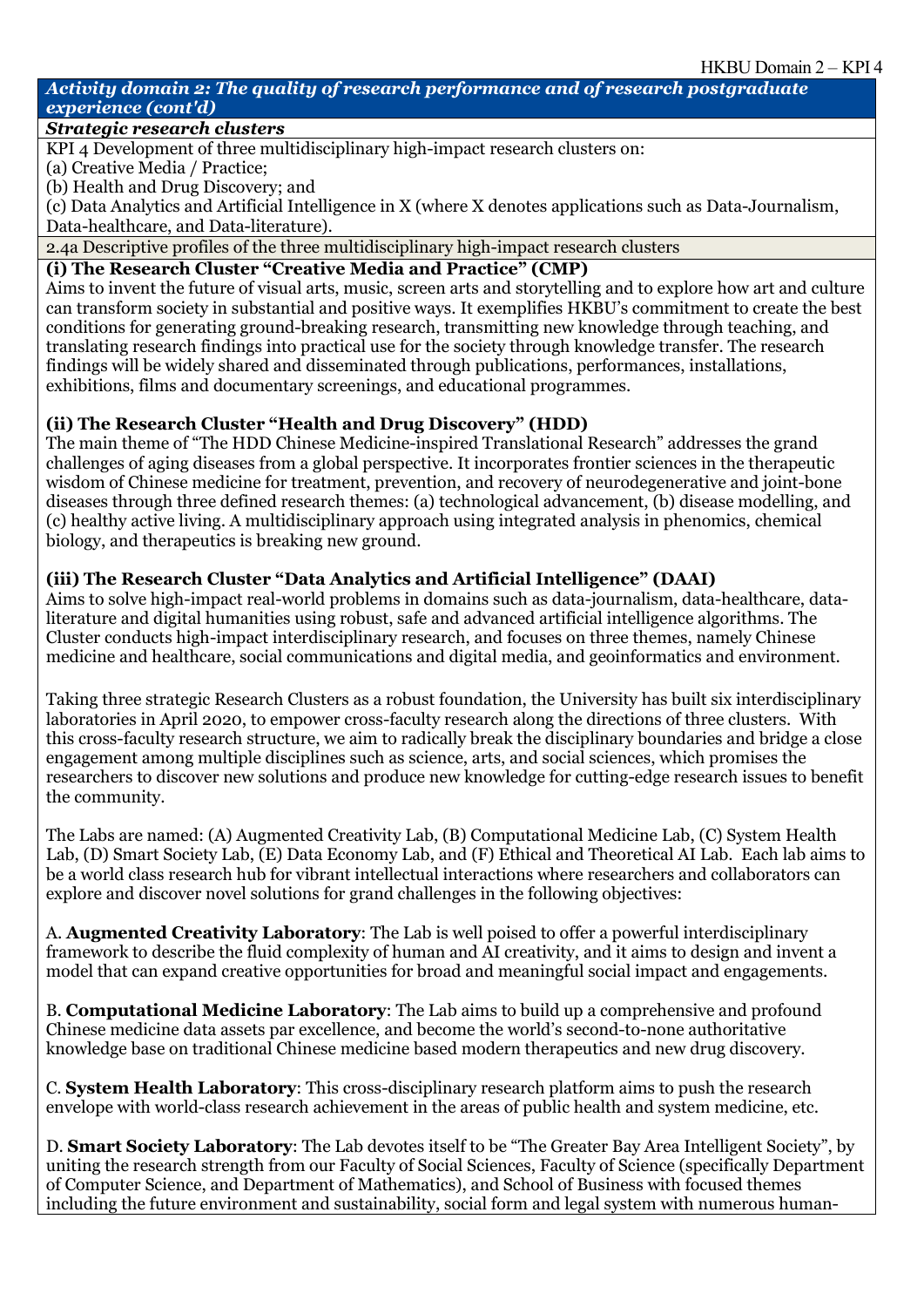machine interactions, evolving energy problems and lifestyle management such as digital healthcare, and personalized education and so forth.

E. **Data Economy Laboratory**: By virtue of the collaborative endeavours of our School of Business and Faculty of Science, the Lab aims to conduct leading-edge research in the data economy, and to deliver social impact, not least by developing our related graduate programs and executive education, in collaborations with our enterprise partners.

F. **Ethical and Theoretical AI Laboratory**: Adopting global perspectives, the Lab focuses on basic theories of artificial intelligence, with a particular emphasis on machine and cognitive behaviour studies, as well as central issues in philosophy, ethics, AI verifiability, and AI interpretability.

2.4b Projects portfolio and academic staffing and research postgraduate students support for the multidisciplinary high-impact research clusters

| Multidisciplinary high-impact research clusters                          | <b>CMP</b>     | <b>HDD</b> | <b>DAAI</b> |
|--------------------------------------------------------------------------|----------------|------------|-------------|
| Projects portfolio                                                       |                |            |             |
| No. of up-and-running projects funded by the<br>University in 2019/20    | $\overline{2}$ | 6          | 5           |
| No. of members involved in the projects                                  | 8              | 28         | 21          |
| No. of external competitive grants supporting the<br>particular projects | $\Omega$       | 11         | 4           |
| <b>Academic staffing &amp; RPg students support</b>                      |                |            |             |
| No. of academics recruited under Talent100                               | 6              | 6          | 7           |
| No. of research assistant professors in the clusters                     | 3              | 5          | 3           |
| RPg students working on cluster and cluster-related<br>areas             | 27             | 114        | 63          |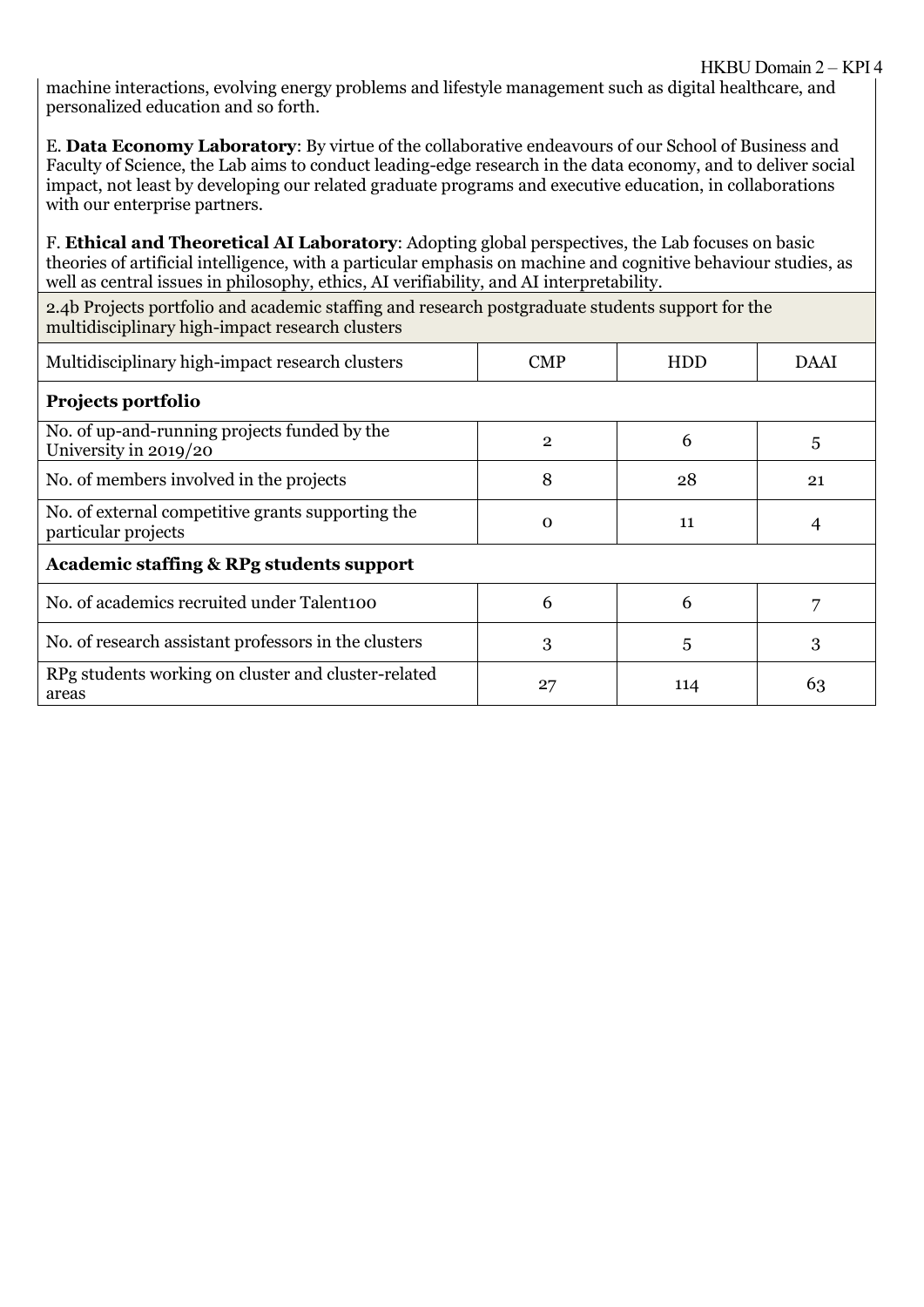### *Activity domain 3: Knowledge transfer and wider engagement*

#### *Patents*

| KPI 1 Yearly average patent grant rate             |      |       |       |       |
|----------------------------------------------------|------|-------|-------|-------|
| 3.1 Yearly average patent grant rate               | Year | 2017  | 2018  | 2019  |
| HKBU running average of patent grant rate (Note 1) |      | 55.2% | 58.0% | 60.3% |

### *Public Engagement*

| KPI 2 Performances and exhibitions of creative works, public lectures, symposia, exhibitions and speeches<br>per hundred academic staff         |      |         |         |         |
|-------------------------------------------------------------------------------------------------------------------------------------------------|------|---------|---------|---------|
| 3.2 No. of performances and exhibitions of creative<br>works, public lectures, symposia, exhibitions and<br>speeches per hundred academic staff | Year | 2017/18 | 2018/19 | 2019/20 |
| No. of performances & exhibitions of creative works, public lectures,<br>symposia, exhibitions & speeches per hundred academic staff (Note 2)   |      | 180     | 219     | 133     |

#### *Entrepreneurship Activities*

KPI 3 Entrepreneurship enrichment activities and support for students

| $3.3(a)(i)$ No. of entrepreneurship activities                     | Year | 2017/18 | 2018/19 | 2019/20 |
|--------------------------------------------------------------------|------|---------|---------|---------|
| No. of entrepreneurship activities                                 |      | 19      | 31      | 89      |
| 3.3(a)(ii) Student participation in entrepreneurship<br>activities | Year | 2017/18 | 2018/19 | 2019/20 |
| No. of student participation in entrepreneurship activities        |      | 6,779   | 6,830   | 8,502   |
| 3.3(b) Overall students' satisfaction                              | Year | 2017/18 | 2018/19 | 2019/20 |
| Overall students' satisfaction (%)                                 |      | 99.6%   | 99.6%   | 92%     |

Note 1: The patents filed in a year may not be granted in the year concerned. The Yearly Running Average of Patent Grant Rate provided in the table is the best estimate to measure the degree of success in patent applications. This average is the moving average of the data available calculated from 1997 to the Year as tabulated. The year 1997 is chosen because that is the very first year HKBU filed its first patent.

Note 2:

1. Academic staff refers to staff grades of Professor, Associate Professor, Assistant Professor and only full-timers are included.

2. Data are based on the annual statistical returns to the UGC.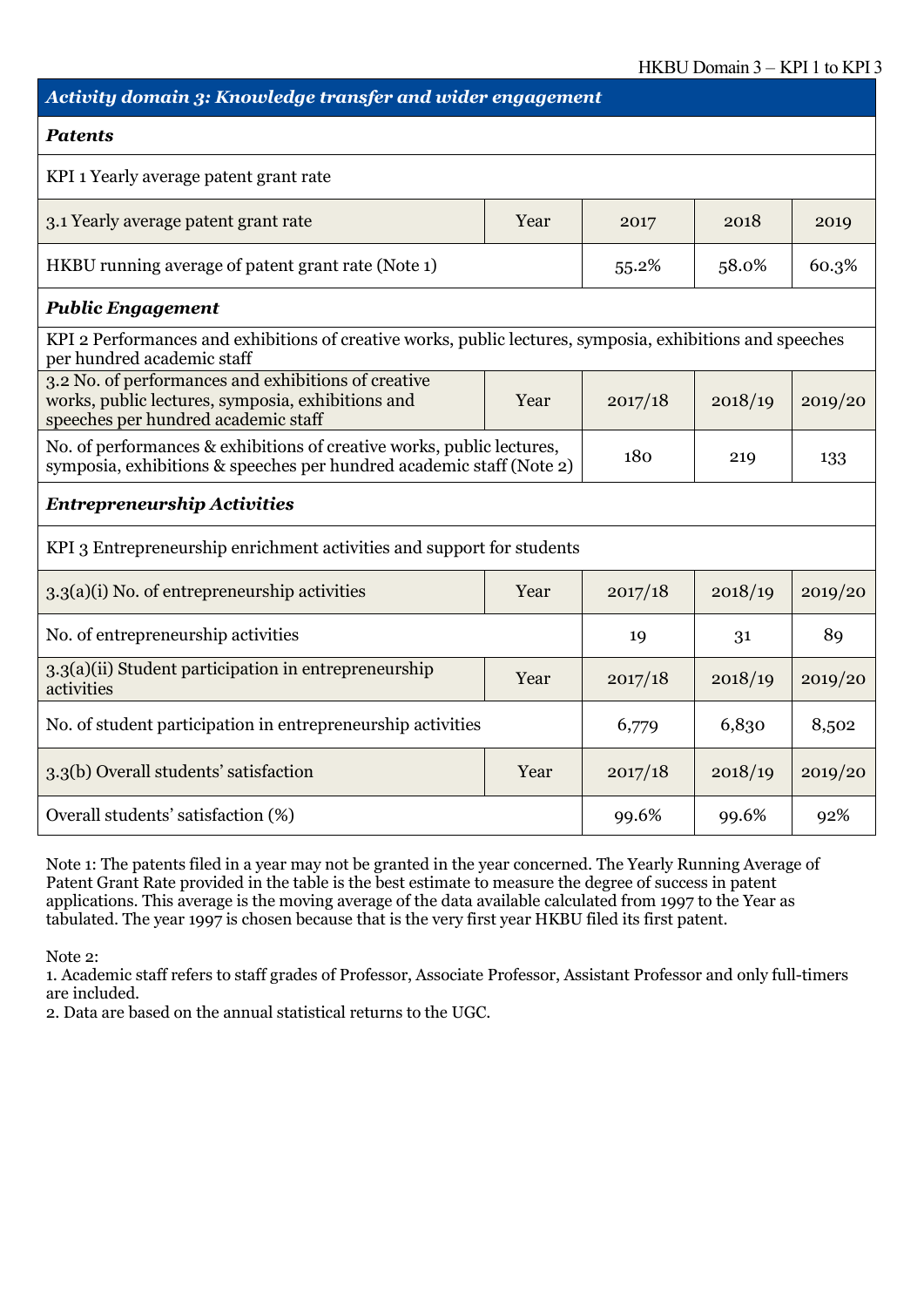# *Activity domain 4: Enhanced internationalisation International collaboration in education* KPI 1 Dual degree programmes and courses with international components 4.1a Dual degree programmes <br>Academic Year 2017/18 2018/19 2019/20 No. of dual degree programmes (Note 1) 14 15 15 22 4.1b Courses with international components  $\vert$  Academic Year  $\vert$  2017/18  $\vert$  2018/19  $\vert$  2019/20 No. of courses with joint projects/activities on teaching and learning with overseas colleagues/institutions/organisations Courses  $\begin{array}{|c|c|c|c|c|c|} \hline 54 & 112 & \begin{array}{|c|c|c|} \hline 73 & 112 & \end{array} \hline \end{array}$ Activities 96 160 84 *Internationalisation at home* KPI 2 Promotion of integration of non-local students and local students and campus internationalisation 4.2a Activities promoting integration of non-4.2a Activities promoting integration of non-<br>local and local students (Note 2)  $\left[\begin{array}{c|c}\text{Academic Year} \end{array}\right]$  2017/18  $\left[\begin{array}{c|c} \text{2018/19} \end{array}\right]$  2019/20 No. of activities promoting integration of non-local and local students  $\frac{333}{228}$  333 120 No. of student participation 14,295 31,864 9,045 4.2b Campus international activities (Note 3)  $\vert$  Academic Year  $\vert$  2017/18  $\vert$  2018/19  $\vert$  2019/20 No. of campus international activities 296 296 347 195 No. of international speakers invited 124 314 209 124 No. of countries/regions where international speakers from 22 23 23 28 *International experience of teachers* KPI 3 Diversity of teachers and their international experience 4.3a Teachers with previous full-time employment in non-local tertiary institutions or in a professional capacity (Note 4) Academic Year | 2017/18 | 2018/19 | 2019/20 No. of teachers Outside HK 330 (48.8%) 296 (47.3%) 288 (46.5%) Outside HK Dutside HK  $\frac{1}{220}$  (32.5%)  $\frac{1}{207}$  (33.1%) 221 (35.6%) No. of overseas countries/regions involved 31 31 35 40\*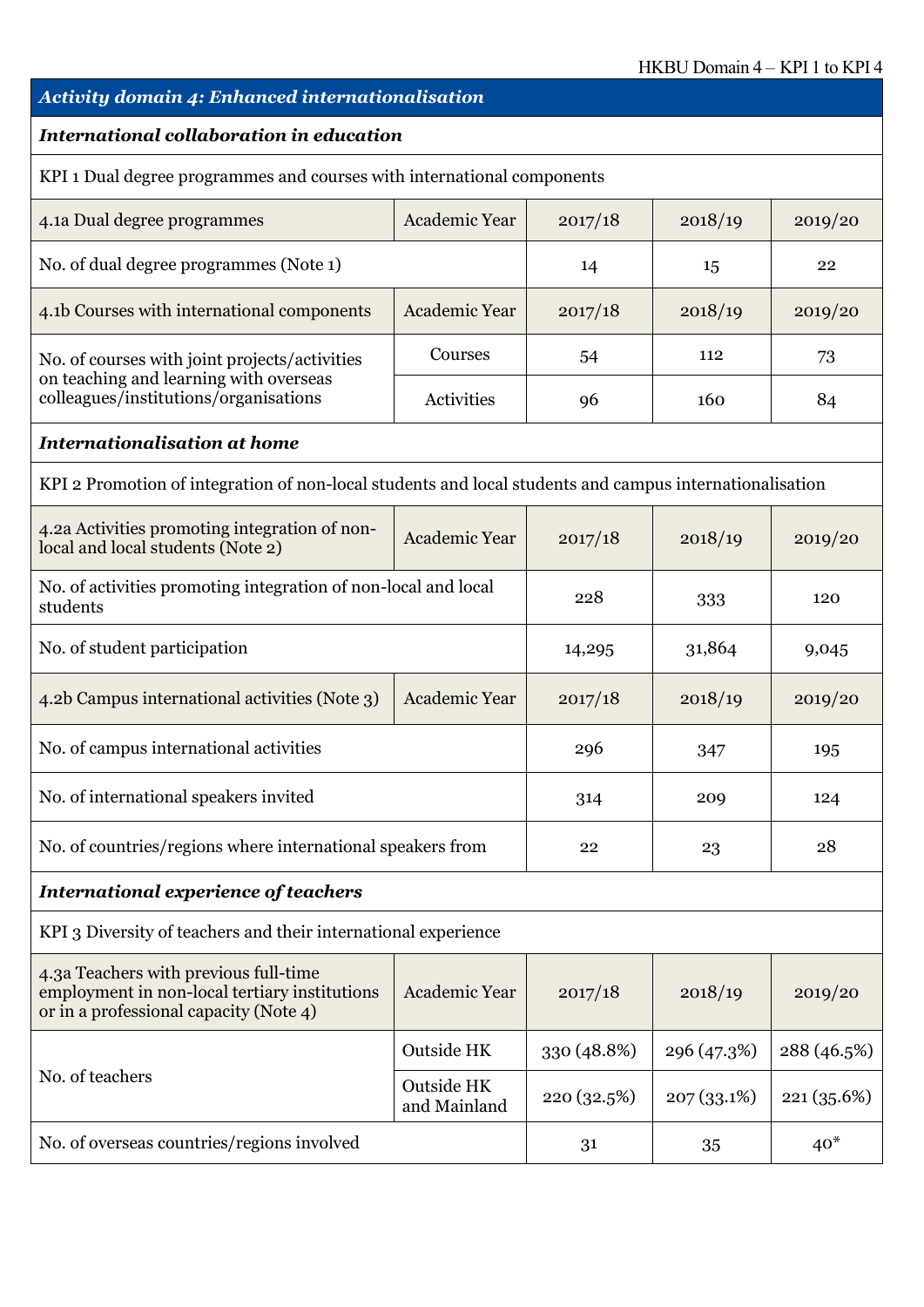#### HKBU Domain 4 – KPI 1 to KPI 4

\*Overseas countries/regions include Australia, Belgium, Canada, Colombia, Czech Republic, Denmark, Ecuador, Finland, France, Germany, Greece, Honduras, India, Israel, Italy, Japan, Lebanon, Macao, Malawi, Malaysia, Mongolia, Morocco, The Netherlands, New Zealand, Norway, Pakistan, The Philippines, Poland, Portugal, Saudi Arabia, Singapore, South Korea, Spain, Sweden, Switzerland, Taiwan, Thailand, Turkey, UK and USA.

| 4.3b Participation of teachers in overseas<br>conferences/exchange/meetings            | Academic Year              | 2017/18 | 2018/19 | 2019/20 |  |
|----------------------------------------------------------------------------------------|----------------------------|---------|---------|---------|--|
| No. of participation in overseas                                                       | Outside HK                 | 770     | 1,077   | 491     |  |
| conferences/exchange/meetings (Note 5)                                                 | Outside HK<br>and Mainland | 484     | 608     | 335     |  |
| <b>International research collaboration</b>                                            |                            |         |         |         |  |
| KPI 4 Research collaborations with leading scholars / research teams outside Hong Kong |                            |         |         |         |  |
| 4.4a International research collaborations                                             | Academic Year              | 2017/18 | 2018/19 | 2019/20 |  |
| No. of international research collaboration                                            |                            | 343     | 445     | 533     |  |

Note 1:

1. The UGC uses the term "dual degree programmes" to refer to joint, double and combined degree programmes.

2. Programmes and courses at undergraduate and postgraduate levels are included.

Note 2:

Undergraduate and postgraduate students are included.

Note 3:

1. The campus international activities were organised in the HKBU campus for students, staff and/or the public with invited speakers from outside Hong Kong or with element of internationalisation at home.

Note 4:

1. Based on staff strength as of end of October in respective years.

2. The % is calculated with reference to the total number of teachers which includes academic staff of the Professor, Associate Professor and Assistant Professor grades as well as Lecturer grade.

Note 5:

1. A teacher may attend more than one overseas conference/exchange/meeting in the same year.

2. For 2019/20, the figure contained participation in overseas face-to-face and virtual conferences.

Note 6: Other collaborative scholarly activities include joint supervision of research postgraduate students.